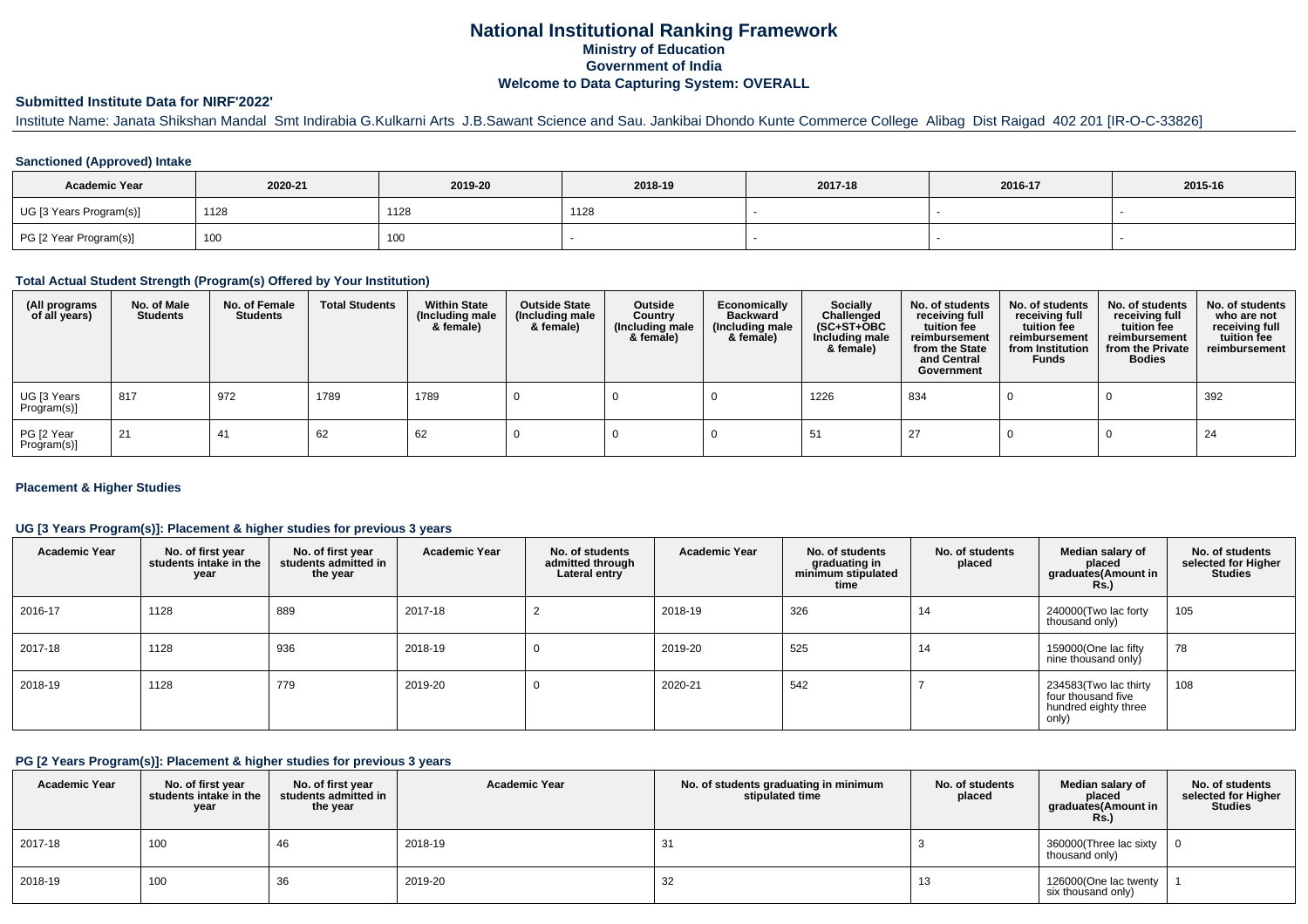| 2019-20 | 100 |  | 2020-21 |  |  | 160242(One lac sixty<br>.<br>thousand two hundred<br>orty two only)<br><b>IUILY</b> |  |
|---------|-----|--|---------|--|--|-------------------------------------------------------------------------------------|--|
|---------|-----|--|---------|--|--|-------------------------------------------------------------------------------------|--|

#### **Ph.D Student Details**

| Ph.D (Student pursuing doctoral program till 2020-21 Students admitted in the academic year 2020-21 should not be entered here.) |                                                                                                                                  |                       |         |  |  |  |
|----------------------------------------------------------------------------------------------------------------------------------|----------------------------------------------------------------------------------------------------------------------------------|-----------------------|---------|--|--|--|
|                                                                                                                                  |                                                                                                                                  | <b>Total Students</b> |         |  |  |  |
| Full Time                                                                                                                        |                                                                                                                                  | 6                     |         |  |  |  |
| Part Time                                                                                                                        |                                                                                                                                  | 0                     |         |  |  |  |
| No. of Ph.D students graduated (including Integrated Ph.D)                                                                       |                                                                                                                                  |                       |         |  |  |  |
|                                                                                                                                  | 2019-20<br>2020-21                                                                                                               |                       | 2018-19 |  |  |  |
| Full Time                                                                                                                        | 0                                                                                                                                | υ                     |         |  |  |  |
| Part Time                                                                                                                        |                                                                                                                                  | 0                     |         |  |  |  |
|                                                                                                                                  | PG (Student pursuing MD/MS/DNB program till 2020-21 Students admitted in the academic year 2021 - 22 should not be entered here) |                       |         |  |  |  |
|                                                                                                                                  | Number of students pursuing PG (MD/MS/DNB) program                                                                               |                       | 0       |  |  |  |
| No. of students Graduating in PG (MD/MS/DNB) program                                                                             |                                                                                                                                  |                       |         |  |  |  |
| 2020-21                                                                                                                          | 2019-20                                                                                                                          | 2018-19               |         |  |  |  |
|                                                                                                                                  |                                                                                                                                  | 0                     |         |  |  |  |

#### **Online Education**

| . Does all programs/courses were completed on time.                                                         |  | Yes                                                                                                                                                                                                                                                                                                                                                                                                                                                                                                                                                                                                                                                                                                                                                                                                                                                                                                                                                                                                                                                                                                                                                                                                                                                                                                                                                                                                                                                                                                                                                                                                                                                                                                                     |                                                                                                                                                                                                                                                                   |  |  |
|-------------------------------------------------------------------------------------------------------------|--|-------------------------------------------------------------------------------------------------------------------------------------------------------------------------------------------------------------------------------------------------------------------------------------------------------------------------------------------------------------------------------------------------------------------------------------------------------------------------------------------------------------------------------------------------------------------------------------------------------------------------------------------------------------------------------------------------------------------------------------------------------------------------------------------------------------------------------------------------------------------------------------------------------------------------------------------------------------------------------------------------------------------------------------------------------------------------------------------------------------------------------------------------------------------------------------------------------------------------------------------------------------------------------------------------------------------------------------------------------------------------------------------------------------------------------------------------------------------------------------------------------------------------------------------------------------------------------------------------------------------------------------------------------------------------------------------------------------------------|-------------------------------------------------------------------------------------------------------------------------------------------------------------------------------------------------------------------------------------------------------------------|--|--|
| 2. Measures taken to complete the syllabus of courses and programs.                                         |  | Being permanent affiliated college to University of Mumbai, it is mandatory for the college to follow the prescribed curriculum,<br>and implementation of the curriculum. At the beginning of the academic year, every head of the departments distributed the<br>along with the proposed additional programs to be conducted was submitted by the Head of the department. The academic<br>calendar of the college was prepared and the monitoring committee observed that it was implemented strictly within prescribed<br>time period. Syllabi of different courses were made available to the students in the library as well as through the college website.<br>All the required books, journals and periodicals are made available to the staff and students as per demand. Faculty members<br>were encouraged to participate in various seminars and conferences for updating their knowledge and skills. So also the IQAC of<br>the college has conducted Faculty Development Programme (FDP) on "ICT tools for effective teaching and learning" from 1 st<br>March to 6th March, 2021 to enhance academic skills for easy handling of ICT tools like Moodle (LMS) etc for the faculty<br>members. Online lectures were conducted by ZOOM or Google Meet platform by preparing special online time table for theory<br>and practicals. Field work surveys and Projects were completed by online mode in a prescribed manner. College has provided<br>well equipped laboratories and internet facilities for the completion of the same. Periodical review of the syllabus completion is<br>taken at the department, and college level by the monitoring committee, the IQAC and by the Principal of the college. | academic calendar and exam schedule given by the University. Every possible step is usually taken to ensure the proper planning<br>syllabus in the faculty members and monitored for the same. Then departmental academic planning for the syllabus to be covered |  |  |
| 3. The period of delay in completion of syllabus (in months).                                               |  |                                                                                                                                                                                                                                                                                                                                                                                                                                                                                                                                                                                                                                                                                                                                                                                                                                                                                                                                                                                                                                                                                                                                                                                                                                                                                                                                                                                                                                                                                                                                                                                                                                                                                                                         |                                                                                                                                                                                                                                                                   |  |  |
| 4. The period of delay in conducting exams (in months).                                                     |  |                                                                                                                                                                                                                                                                                                                                                                                                                                                                                                                                                                                                                                                                                                                                                                                                                                                                                                                                                                                                                                                                                                                                                                                                                                                                                                                                                                                                                                                                                                                                                                                                                                                                                                                         |                                                                                                                                                                                                                                                                   |  |  |
| No, of students offered online courses which have credit<br><b>Portal Name</b><br>transferred to transcript |  | Total no. of online courses which have credit transferred<br>to the transcript                                                                                                                                                                                                                                                                                                                                                                                                                                                                                                                                                                                                                                                                                                                                                                                                                                                                                                                                                                                                                                                                                                                                                                                                                                                                                                                                                                                                                                                                                                                                                                                                                                          | Total no. of credits transferred to transcript                                                                                                                                                                                                                    |  |  |
| Swayam                                                                                                      |  |                                                                                                                                                                                                                                                                                                                                                                                                                                                                                                                                                                                                                                                                                                                                                                                                                                                                                                                                                                                                                                                                                                                                                                                                                                                                                                                                                                                                                                                                                                                                                                                                                                                                                                                         |                                                                                                                                                                                                                                                                   |  |  |
| 5. No. of courses developed and available online on Swayam platform by your institution faculty             |  |                                                                                                                                                                                                                                                                                                                                                                                                                                                                                                                                                                                                                                                                                                                                                                                                                                                                                                                                                                                                                                                                                                                                                                                                                                                                                                                                                                                                                                                                                                                                                                                                                                                                                                                         |                                                                                                                                                                                                                                                                   |  |  |

## **Financial Resources: Utilised Amount for the Capital expenditure for previous 3 years**

| Academic Year | 2020-21<br>the contract of the contract of | 2019-20<br>$\sim$ $\sim$ $\sim$ $\sim$ | 2018-1<br>$\sim$ $\sim$ $\sim$ $\sim$ |
|---------------|--------------------------------------------|----------------------------------------|---------------------------------------|
|---------------|--------------------------------------------|----------------------------------------|---------------------------------------|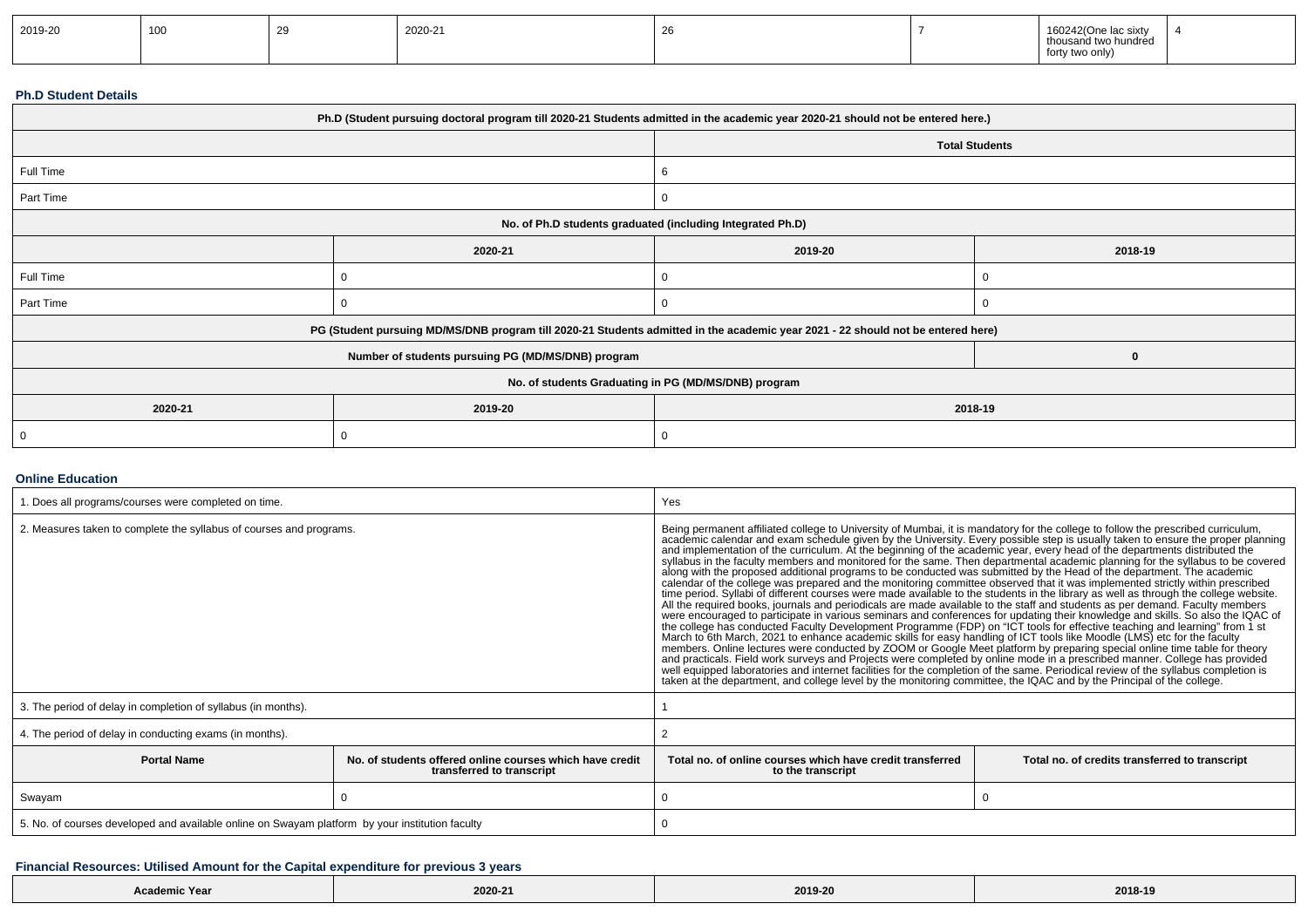|                                                                                                      | <b>Utilised Amount</b>                                   | <b>Utilised Amount</b>                                                       | <b>Utilised Amount</b>                                             |  |  |  |  |  |  |
|------------------------------------------------------------------------------------------------------|----------------------------------------------------------|------------------------------------------------------------------------------|--------------------------------------------------------------------|--|--|--|--|--|--|
| Annual Capital Expenditure on Academic Activities and Resources (excluding expenditure on buildings) |                                                          |                                                                              |                                                                    |  |  |  |  |  |  |
| Library                                                                                              | 280211 (Two Lac Eighty Thousand Two Hundred Eleven Only) | 289379 (Two Lac Eighty Nine Thousand Three Hundred<br>Seventy Nine Only)     | 383036 (Three Lac Eighty Three Thousand Thirty Six Only)           |  |  |  |  |  |  |
| New Equipment for Laboratories                                                                       | 0 (Zero)                                                 | 2346466 (Twenty Three Lac Forty Six Thousand Four Hundred<br>Sixty Six Only) | 218775 (Two Lac Eighteen Thousand Seven Hundred Seventy<br>Five)   |  |  |  |  |  |  |
| <b>Engineering Workshops</b>                                                                         | $0$ (Zero)                                               | $0$ (Zero)                                                                   | 0 (Zero)                                                           |  |  |  |  |  |  |
| Other expenditure on creation of Capital Assets (excluding<br>expenditure on Land and Building)      | 900583 (Nine Lac Five Hundred Eighty Three Only)         | 1545479 (Fifteen Lac Forty Five Thousand Four Hundred<br>Seventy Nine Only)  | 875250 (Eight Lac Seventy Five Thousand Two Hundred Fifty<br>Only) |  |  |  |  |  |  |

## **Financial Resources: Utilised Amount for the Operational expenditure for previous 3 years**

| <b>Academic Year</b>                                                                                                                                                                           | 2020-21                                                                             | 2019-20                                                                                 | 2018-19                                                                             |  |  |  |  |  |
|------------------------------------------------------------------------------------------------------------------------------------------------------------------------------------------------|-------------------------------------------------------------------------------------|-----------------------------------------------------------------------------------------|-------------------------------------------------------------------------------------|--|--|--|--|--|
|                                                                                                                                                                                                | <b>Utilised Amount</b>                                                              | <b>Utilised Amount</b>                                                                  | <b>Utilised Amount</b>                                                              |  |  |  |  |  |
| <b>Annual Operational Expenditure</b>                                                                                                                                                          |                                                                                     |                                                                                         |                                                                                     |  |  |  |  |  |
| Salaries (Teaching and Non Teaching staff)                                                                                                                                                     | 88134605 (Eight Crore Eighty One Lac Thirty Four Thousand<br>Six Hundred Five Only) | 79213689 (Seven Crore Ninety Two Lac Thirteen Thousand<br>Six Hundred Eighty Nine Only) | 72302452 (Seven Crore Twenty Three Lac Two Thousand<br>Four Hundred Fifty Two Only) |  |  |  |  |  |
| Maintenance of Academic Infrastructure or consumables and<br>other running expenditures(excluding maintenance of hostels<br>and allied services, rent of the building, depreciation cost, etc) | 415699 (Four Lac Fifteen Thousand Six Hundred Ninety Nine<br>Only)                  | 410964 (Four Lac Ten Thousand Nine Hundred Sixty Four<br>Only)                          | 59308 (Fifty Nine Thousand Three Hundred Eight Only)                                |  |  |  |  |  |
| Seminars/Conferences/Workshops                                                                                                                                                                 | 1937 (One Thousand Nine Hundred Thirty Seven Only)                                  | 23284 (Twenty Three Thousand Two Hundred Eighty Four<br>Only)                           | 75220 (Seventy Five Two Hundred Twenty Only)                                        |  |  |  |  |  |

## **IPR**

| Calendar year            | 2020 | 2019 | 2018 |
|--------------------------|------|------|------|
| No. of Patents Published |      |      |      |
| No. of Patents Granted   |      |      |      |

## **Sponsored Research Details**

| <b>Financial Year</b>                    | 2020-21                  | 2019-20 | 2018-19 |
|------------------------------------------|--------------------------|---------|---------|
| Total no. of Sponsored Projects          |                          |         |         |
| Total no. of Funding Agencies            |                          |         |         |
| Total Amount Received (Amount in Rupees) | 22000                    |         |         |
| Amount Received in Words                 | Twenty two thousand only | Zero    | Zero    |

## **Consultancy Project Details**

| <b>Financial Year</b>                    | 2020-21 | 2019-20 | 2018-19 |
|------------------------------------------|---------|---------|---------|
| Total no. of Consultancy Projects        |         |         |         |
| Total no. of Client Organizations        |         |         |         |
| Total Amount Received (Amount in Rupees) |         |         |         |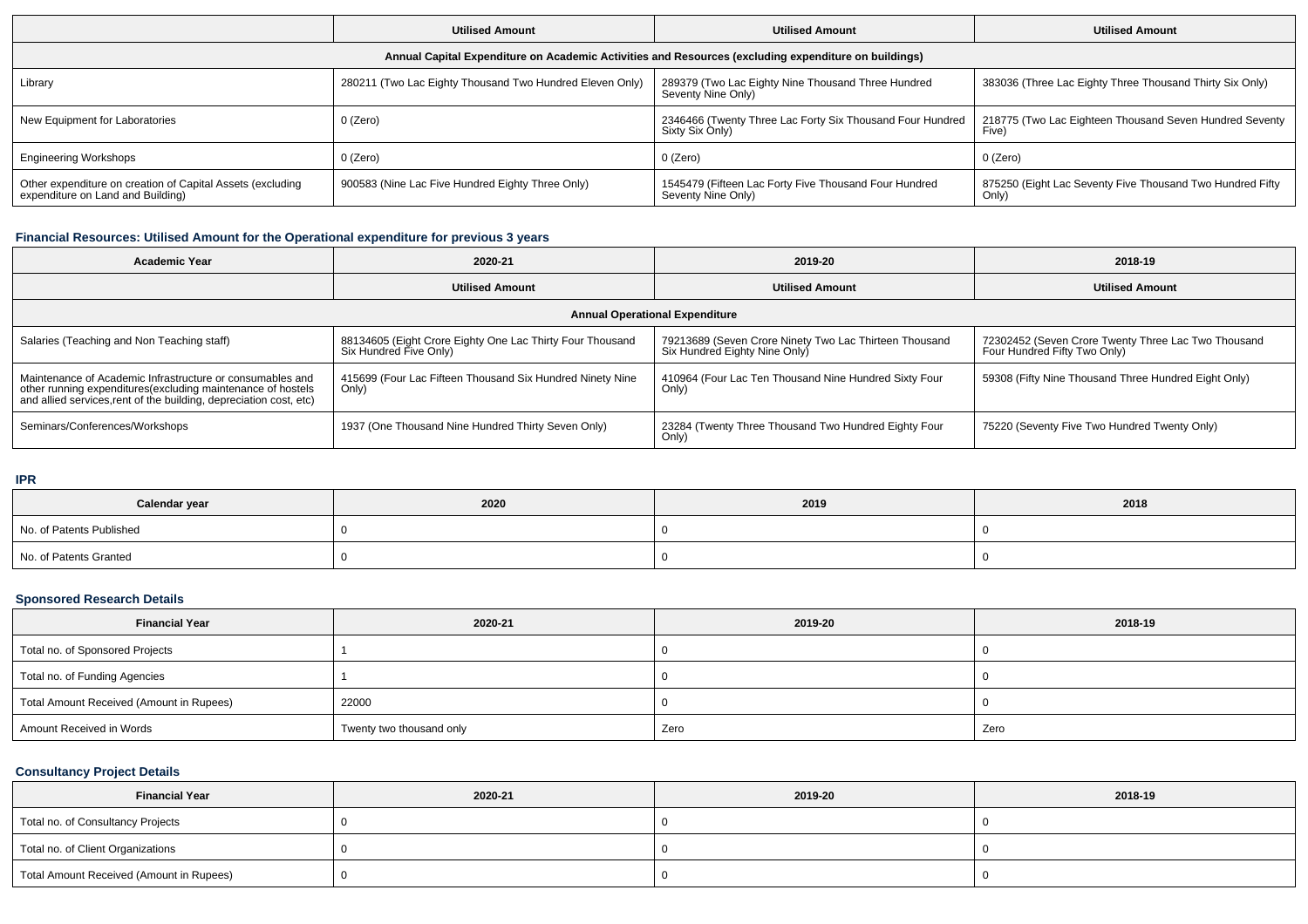|  | ceived in Words <sup>.</sup><br>Am<br>ıount Rec | $70$ r | . Zerc | Zerc |
|--|-------------------------------------------------|--------|--------|------|
|--|-------------------------------------------------|--------|--------|------|

## **Executive Development Program/Management Development Programs**

| <b>Financial Year</b>                                                             | 2020-21        | 2019-20 | 2018-19 |
|-----------------------------------------------------------------------------------|----------------|---------|---------|
| Total no. of Executive Development Programs/ Management<br>Development Programs   | $\overline{0}$ |         |         |
| Total no. of Participants                                                         |                |         |         |
| Total Annual Earnings (Amount in Rupees)(Excluding Lodging<br>& Boarding Charges) | - 0            |         |         |
| Total Annual Earnings in Words                                                    | Zero           | Zero    | Zero    |

## **PCS Facilities: Facilities of physically challenged students**

| 1. Do your institution buildings have Lifts/Ramps?                                                                                                         | Yes, more than 60% of the buildings |
|------------------------------------------------------------------------------------------------------------------------------------------------------------|-------------------------------------|
| 2. Do your institution have provision for walking aids, including wheelchairs and transportation from one building to another for<br>handicapped students? | No                                  |
| 3. Do your institution buildings have specially designed toilets for handicapped students?                                                                 | Yes, less than 40% of the buildings |

#### **Accreditation**

#### **NBA Accreditation**

| NC<br>1. Does your institute have a valid NBA Accreditation? |  |
|--------------------------------------------------------------|--|
|--------------------------------------------------------------|--|

## **NAAC Accreditation**

| <sup>1</sup> 1. Does your institute have a valid NAAC Accreditation? |            | <b>YES</b> |             |
|----------------------------------------------------------------------|------------|------------|-------------|
| <b>Valid from</b>                                                    |            | Valid upto | <b>CGPA</b> |
| 03-07-2018                                                           | 02-07-2023 |            | 2.08        |

## **Faculty Details**

| Srno | Name                                      | Age | Designation                                         | Gender | Qualification | <b>Experience (In</b><br>Months) | <b>Currently working</b><br>with institution? | <b>Joining Date</b> | <b>Leaving Date</b>      | <b>Association type</b> |
|------|-------------------------------------------|-----|-----------------------------------------------------|--------|---------------|----------------------------------|-----------------------------------------------|---------------------|--------------------------|-------------------------|
|      | Avanti Jogalekar                          | 32  | <b>Assistant Professor</b>                          | Female | M.Sc.         |                                  | Yes                                           | 01-09-2021          | $\sim$                   | Adhoc / Contractual     |
|      | Dikshita Bhoir                            | 27  | <b>Assistant Professor</b>                          | Female | <b>MCA</b>    |                                  | Yes                                           | 01-09-2021          | $\overline{\phantom{a}}$ | Adhoc / Contractual     |
| 3    | Dr ANIL<br>KAMALAKAR<br><b>PATIL</b>      | 58  | Dean / Principal /<br>Director / Vice<br>Chancellor | Male   | Ph.D          | 430                              | Yes                                           | 20-08-1985          | $\overline{\phantom{a}}$ | Regular                 |
|      | Kundan Sawant                             | 30  | <b>Assistant Professor</b>                          | Male   | B.Sc.         |                                  | Yes                                           | 01-09-2021          | $\overline{\phantom{a}}$ | Adhoc / Contractual     |
| .5   | Shilpa N Kawale                           | 48  | <b>Assistant Professor</b>                          | Female | <b>MCA</b>    |                                  | Yes                                           | 01-09-2021          | $\overline{\phantom{a}}$ | Adhoc / Contractual     |
| 6    | ADVAIT<br>CHNADRAKANT<br><b>GHATPANDE</b> | 37  | <b>Assistant Professor</b>                          | Male   | M.Sc.         | 158                              | Yes                                           | 09-06-2008          | $- -$                    | Regular                 |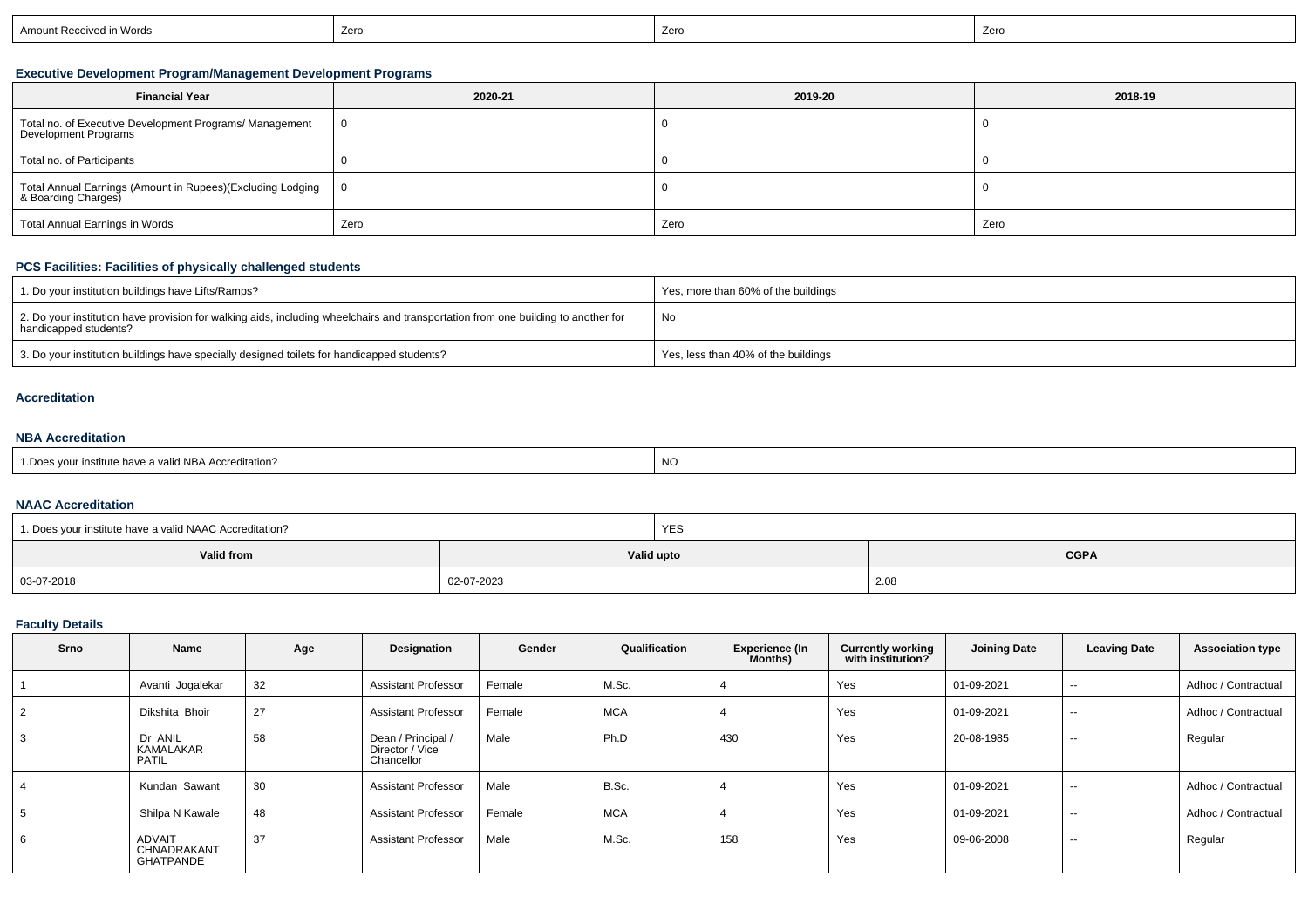| $\overline{7}$ | ASHOK VITTHAL<br><b>JADHAV</b>                      | 57 | Associate Professor        | Male   | M.Sc.      | 409 | Yes | 20-06-1987 | --                       | Regular             |
|----------------|-----------------------------------------------------|----|----------------------------|--------|------------|-----|-----|------------|--------------------------|---------------------|
| 8              | <b>ASHUTOSH</b><br>RAMESH<br><b>MEHENDALE</b>       | 56 | Associate Professor        | Male   | M.Sc.      | 395 | Yes | 02-08-1988 | $\overline{\phantom{a}}$ | Regular             |
| 9              | Ashwini Shirish Dalvi                               | 34 | <b>Assistant Professor</b> | Female | <b>MBA</b> | 4   | Yes | 01-09-2021 | ⊷.                       | Adhoc / Contractual |
| 10             | Chaitali Chaudhari                                  | 28 | <b>Assistant Professor</b> | Female | M.E.       | 4   | Yes | 01-09-2021 | --                       | Adhoc / Contractual |
| 11             | DATTATREY<br><b>GANPATI</b><br>KHANDARE             | 43 | <b>Assistant Professor</b> | Male   | M.A        | 192 | Yes | 19-04-2005 | --                       | Regular             |
| 12             | Dr BHARATKUMAR<br><b>BHAGAJI</b><br><b>BHALERAO</b> | 54 | Associate Professor        | Male   | Ph.D       | 270 | Yes | 08-12-1998 | --                       | Regular             |
| 13             | Dr ISHWARDAS<br>PRALHADRAO<br><b>KOKANE</b>         | 46 | Associate Professor        | Male   | Ph.D       | 271 | Yes | 10-02-1999 | $\overline{\phantom{a}}$ | Regular             |
| 14             | Dr MINAL ANIL<br><b>PATIL</b>                       | 51 | <b>Assistant Professor</b> | Female | Ph.D       | 91  | Yes | 01-02-2014 | ⊶.                       | Regular             |
| 15             | Dr MOHASIN ALI<br><b>KHAN</b>                       | 46 | <b>Assistant Professor</b> | Male   | Ph.D       | 195 | Yes | 19-04-2005 | $\overline{\phantom{a}}$ | Regular             |
| 16             | Dr NILKANTH<br><b>NIVRUTTIRAO</b><br>SHERE          | 54 | Professor                  | Male   | Ph.D       | 358 | Yes | 14-08-1991 | ⊶.                       | Regular             |
| 17             | Dr PRASHANT<br>ANIL CHATE                           | 44 | <b>Assistant Professor</b> | Male   | Ph.D       | 188 | Yes | 02-08-2005 | --                       | Regular             |
| 18             | Dr PRAVIN<br><b>BABASAHEB</b><br>GAIKWAD            | 38 | <b>Assistant Professor</b> | Male   | Ph.D       | 91  | Yes | 01-02-2014 | $\overline{\phantom{a}}$ | Regular             |
| 19             | Dr PREETI<br><b>VINAYAK PHATE</b>                   | 35 | <b>Assistant Professor</b> | Female | Ph.D       | 140 | Yes | 20-11-2009 | $\overline{\phantom{a}}$ | Regular             |
| 20             | Dr PREM<br><b>BHAGWAN</b><br><b>ACHARYA</b>         | 44 | <b>Assistant Professor</b> | Male   | Ph.D       | 154 | Yes | 08-11-2008 | ۵.                       | Regular             |
| 21             | Dr SADASHIV<br>ANNAPPA<br>KANADE                    | 45 | <b>Assistant Professor</b> | Male   | Ph.D       | 221 | Yes | 13-06-2006 | --                       | Regular             |
| 22             | Dr SONALI SUHAS<br><b>PATIL</b>                     | 46 | <b>Assistant Professor</b> | Female | Ph.D       | 239 | Yes | 16-08-2001 | --                       | Regular             |
| 23             | Dr SUNIL<br>KAMALAKAR<br>ANAND                      | 41 | <b>Assistant Professor</b> | Male   | Ph.D       | 91  | Yes | 01-02-2014 | --                       | Regular             |
| 24             | <b>GAURI ABHAY</b><br>LONKAR                        | 56 | <b>Assistant Professor</b> | Female | M.Sc.      | 355 | Yes | 01-08-1992 | $\overline{\phantom{a}}$ | Regular             |
| 25             | JAYESH SURESH<br>MHATRE                             | 40 | <b>Assistant Professor</b> | Male   | M.A        | 140 | Yes | 06-11-2010 | н,                       | Regular             |
| 26             | KAILAS<br>BHANUDAS MORE                             | 47 | <b>Assistant Professor</b> | Male   | M.Sc(Phy)  | 270 | No  | 02-12-1998 | 27-04-2021               | Regular             |
| 27             | KAPIL MAHADEO<br>KULKARNI                           | 38 | <b>Assistant Professor</b> | Male   | M.A        | 122 | Yes | 05-04-2011 | ⊷                        | Regular             |